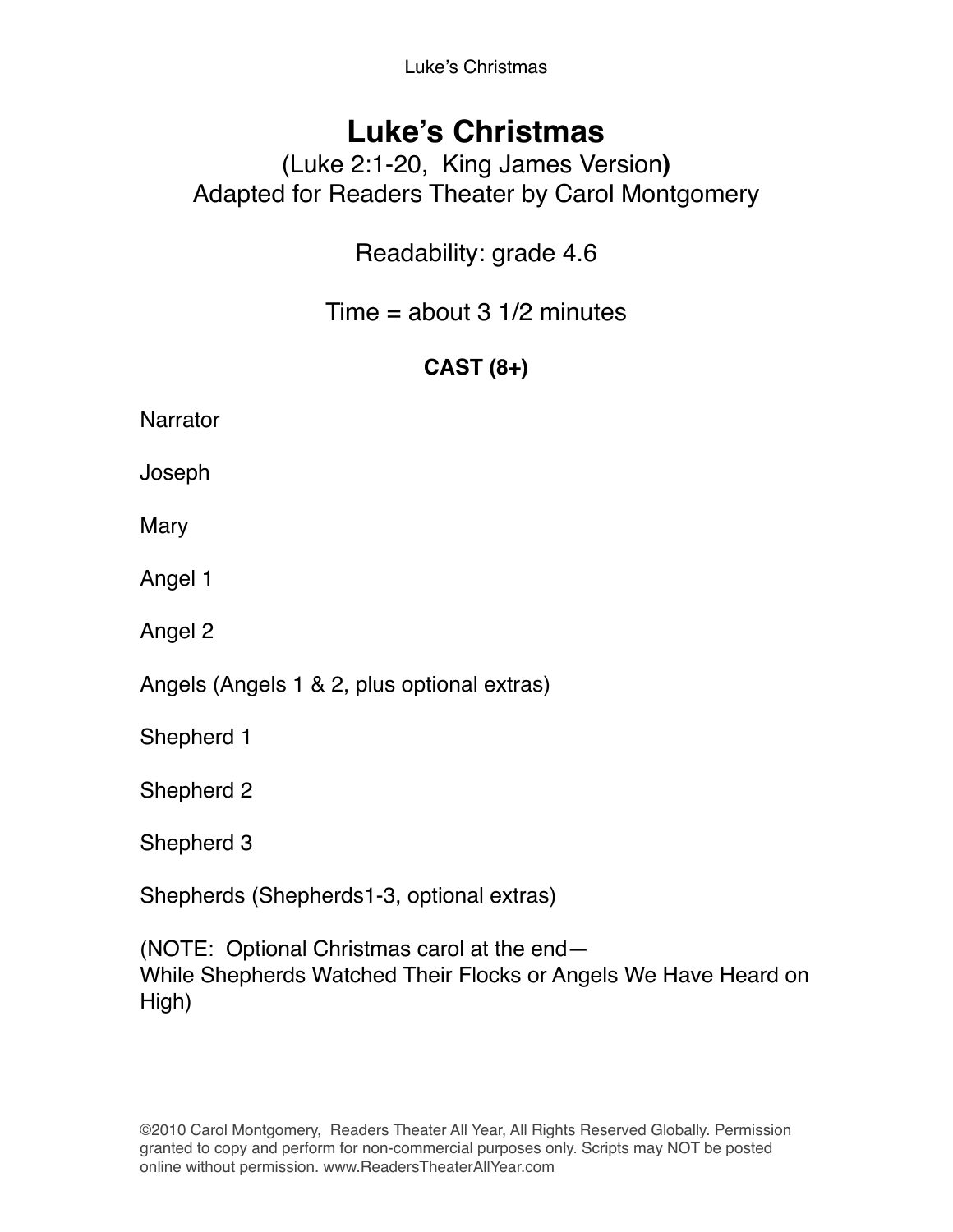# **Luke's Christmas**

### (Luke 2:1-20, King James Version**)** Adapted for Readers Theater by Carol Montgomery

**Narrator**: (with authority) And it came to pass in those days, that there went out a decree from Caesar Augustus, that all the world should be taxed. And all went to be taxed, every one into his own city.

**Joseph:** And Joseph also went up from Galilee, out of the city of Nazareth, into Judea , unto the city of David, which is called Bethlehem; because he was of the house and lineage of David

**Mary:** To be taxed with Mary, his espoused wife, (pause) being great with child.

**Narrator:** And so it was, that, while they were there, the days were accomplished that she should be delivered.

**Mary**: (lovingly) And she brought forth her first-born son, and wrapped him in swaddling clothes, and laid him in a manger…

**Joseph**: (weary) Because there was no room for them in the inn.

**Narrator**: And there were in the same country shepherds abiding in the field, keeping watch over their flock by night.

**Angel 2**: (strongly) And lo, the angel of the Lord came upon them, and the glory of the Lord shone round about them:

**Shepherds**: (fearfully) And they were sore afraid!

**Angel 2**: And the angel said unto them,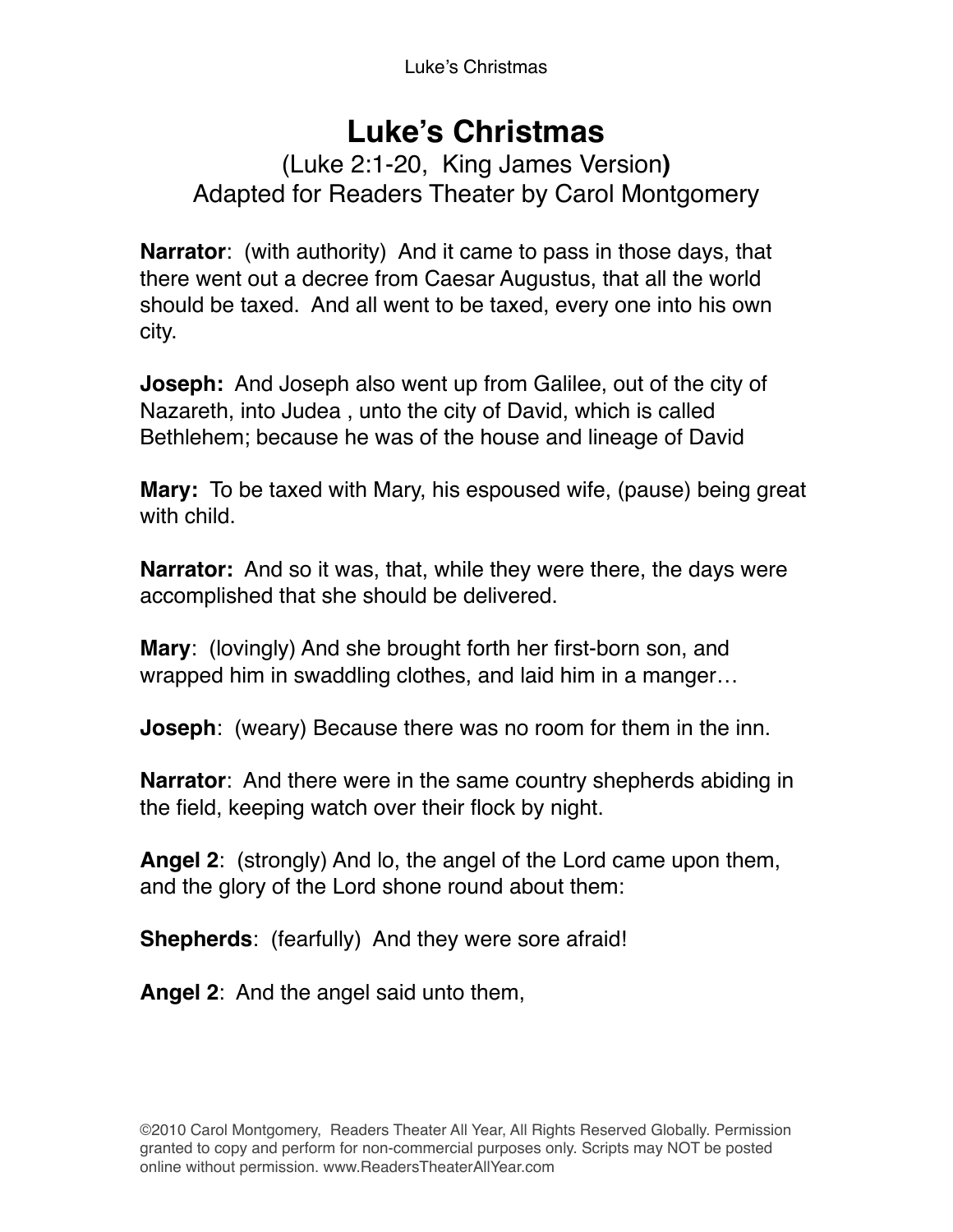**Angel 1**: (boldly) **Fear not**: for behold, I bring you good tidings of great joy, which shall be to all people. For unto you is born this day in the city of David a Savior, which is Christ the Lord. And this shall be a sign unto you; you shall find the babe wrapped in swaddling clothes, lying in a manger.

**Angel 2**: (excited) And suddenly there was with the angel a multitude of the heavenly host praising God, and saying,

**ALL Angels**: (excited) Glory to God in the highest and on earth peace, good will toward men.

**Angel 1:** (excited) Glory to God in the highest!

**Angel 2**: (excited) Glory to God in the highest!

**All Angels**: (excited—3x) Glory to God in the highest! Glory to God in the highest! Glory to God in the highest!

**Angels 1 & 2**: And on earth peace.

**ALL Angels**: (soft, then building louder 3x) Peace! Peace! Peace!

**Angels 1 & 2**: (with authority) Good will toward men.

**Narrator**: And it came to pass, as the angels were gone away from them into heaven, the shepherds said one to another…

**Shepherd** 1: (looks around) Let us now go even unto Bethlehem.

**Shepherds**: (nod)

**Shepherd 2**: And see this thing which is come to pass.

**Shepherd 3**: Which the Lord hath made known unto us.

**Narrator:** And they came with haste…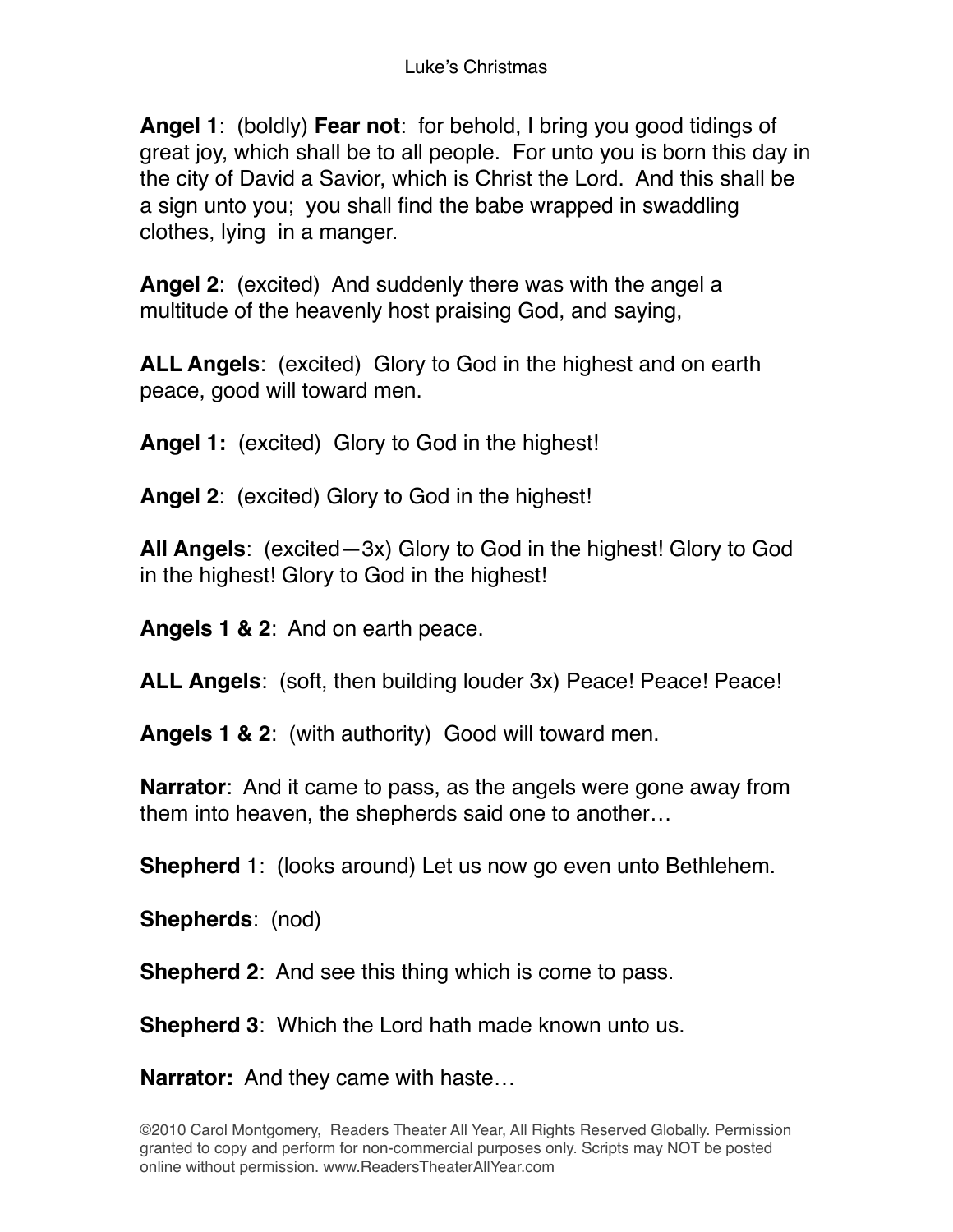**Mary**: (serious) And found Mary,

**Joseph**: (serious) And Joseph,

**Shepherd 3**: (in awe) And the babe lying in a manger.

**Shepherds**: (thoughtfully) The **babe**……lying in a **manger**!

**Narrator**: And when they had seen it

**Shepherds:** (gesturing outward) They made known abroad….

**Shepherd 1**: The saying which was told them.

**Shepherd 2**: Concerning this child.

**Narrator**: And all they that heard it **wondered** at those things which were told them by the shepherds.

**Mary**: (thoughtfully) But Mary kept all these things, and pondered them in her heart.

**Narrator**: And the shepherds returned,

**Shepherd 3**: (excited) Glorifying and praising God!

**Shepherd 1**: (excited) For all the things that they had heard and seen.

**Shepherd 2:** (in awe) As it was told unto them.

**Shepherds: (**excited**) Glory to God in the highest!**

**Angels**: (excited) **Glory to God in the highest!**

**All**: (strongly) **Glory to God in the highest!**